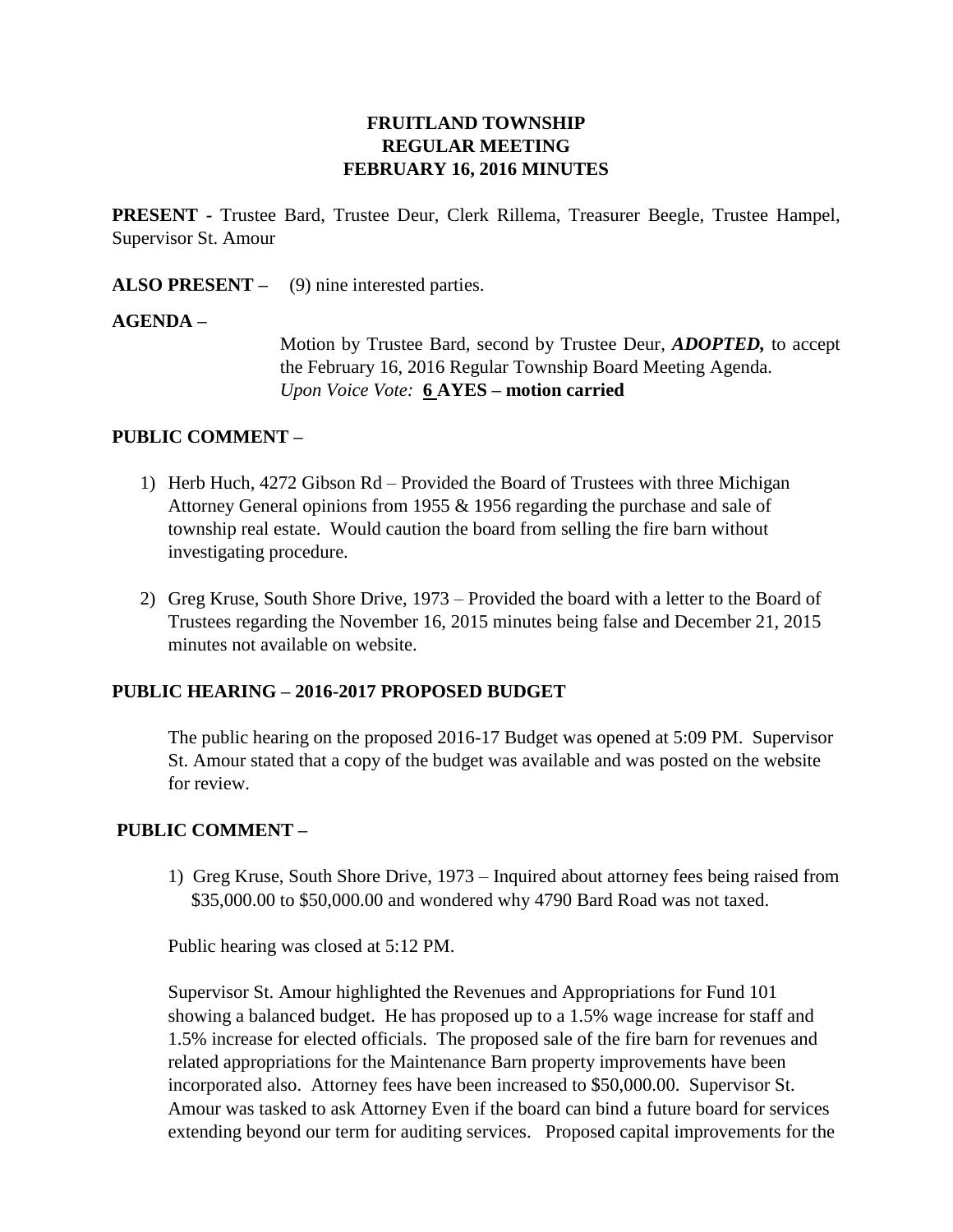Township hall and township property are Township hall (lot repair/re-pave, parking lot lighting, meeting room microphones, vinyl/carpet replacement) Maintenance building (new driveway, tree removal, parking lot for back acreage). Laketon Township has informed us of our first price increase for Building Official/Inspector Services of \$150.00 more a month. This is the first increase since inception. Supervisor St. Amour will be meeting with the Sheriff's Department to discuss the PINS program and pricing. Talks with Muskegon County to combine both Dalton and Fruitland Township's transfer stations into one facility continue. Supervisor St. Amour has condensed the Parks & Recreation Commission's budget after work session discussions to include R&M projects totaling \$1500.00 and capital improvements to resurface/repair tennis courts at \$16,000.00 and pour a concrete sidewalk to portable restroom near pavilion at Nestrom Park in the amount of \$2,500.00. Additional Funds include proposed Zellar Road Project and election equipment monies set aside for future purchase.

Trustee Bard stated that she cannot accept this budget because of the wage increase. Trustee Hampel agreed with Trustee Bard and feels that wages should be looked at every four years. Trustee Deur is okay with the increase as the State  $\&$  Federal governments are looking at a 1% increase.

# **MINUTES –**

Motion by Clerk Rillema, second by Trustee Bard, *ADOPTED,* to accept the January 11, 2016 Work Session Minutes and January 19, 2016 Regular Meeting Minutes. *Upon Voice Vote:* **6 AYES – motion carried**

## **RECEIPTS & DISBURSEMENTS –**

Motion by Treasurer Beegle, second by Treasurer Beegle, *ADOPTED,* to accept the Receipts of 52,747.48 and Bank Balance and Certificate of Deposits of \$1,284,090.18 for the period of January 1, 2016 through January 31, 2016 as reported by Melissa Beegle, Fruitland Township Treasurer and approve General Fund 101 Disbursements in the amount of \$55,795.97 and Fund 130 Disbursements in the amount of \$641.63 for the period of January 1, 2016 through January 31, 2016 as reported by Karolyn Rillema, Fruitland Township Clerk. *Upon Voice Vote:* **6 AYES – motion carried**

**ANNOUNCEMENTS/COMMUNICATIONS –** Supervisor St. Amour stated that Michigan Adventure has requested a noise ordinance extension for June 2, 2016 for a high school event. The board okayed verbally.

# **COMMITTEE/BOARD UPDATES –**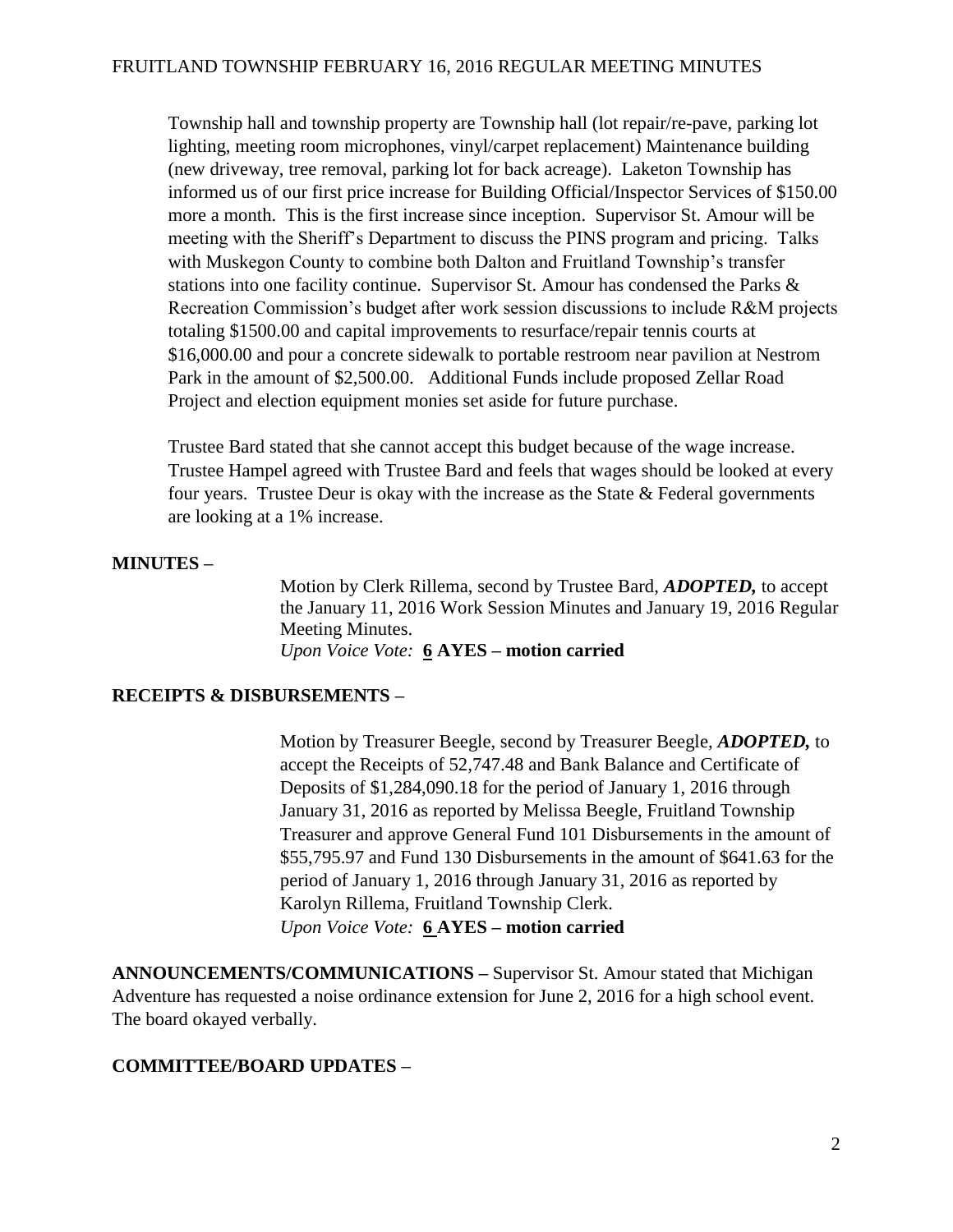• Planning Commission – Trustee Deur stated that the Master Plan was approved. Two municipalities commented with grammatical corrections and the addition of the Muskegon County Hazard Mitigation Plan that the township adopted last year.

# **OLD BUSINESS –**

1) Zellar Road Project (Proposed Special Assessment –

Motion by Clerk Rillema, second by Trustee Deur, *ADOPTED,*  Resolution 2016-01, Zellar Road Improvements 2016 Special Assessment District. *Vote:* **5 AYES, 1 ABSTAIN (Beegle) – motion carried**

Motion by Clerk Rillema, second by Trustee Bard, *ADOPTED,* to set a Public Hearing on March 21, 2016 at 5:00 PM for the Zellar Road Special Assessment District informing those residents in the district of the project on Zellar Road. *Vote:* **5 AYES, 1 ABSTAIN (Beegle) – motion carried**

- 2) Dresen Lawsuit Supervisor St. Amour stated that a motion for dismissal was filed.
- 3) Fire Station #2 Potential Sale Supervisor St. Amour stated that we are awaiting a survey to be conducted for the proposed building/grounds. Attorney Even prepared a white sheet regarding background and information to be considered by the Board of Trustees. More conversation will take place at the March work session.

## **NEW BUSINESS –**

1) Condemnation/4790 Bard Road – Supervisor St. Amour stated that Mr. White, property owner did not comply to remedy a dangerous and unsafe condition of the building by the date ordered by Hearing Officer Val Jensen of January 18, 2016 for the building located at 4790 Bard Road. A public hearing needs to be scheduled for the Board to either approve, disapprove or modify the order for the demolition of the building.

> Motion by Clerk Rillema, second by Trustee Bard, *ADOPTED,* to set a Public Hearing on March 14, 2016 at 9:30 AM on the findings and order of Val Jensen II dated December 18, 2016 regarding the dangerous and unsafe condition of the building at 4790 Bard Road, Whitehall, MI 49461. *Upon Voice Vote:* **6 AYES – motion carried**

2) Trustee Appointment – Supervisor St. Amour stated that Attorney Even suggested holding a special meeting to review a Vacancy Policy for elected or appointed township offices. A special meeting will be held on Tuesday, February 23, 2016 at 10:30 AM to review the Vacancy Policy and possibly entertain nominations for the vacancy.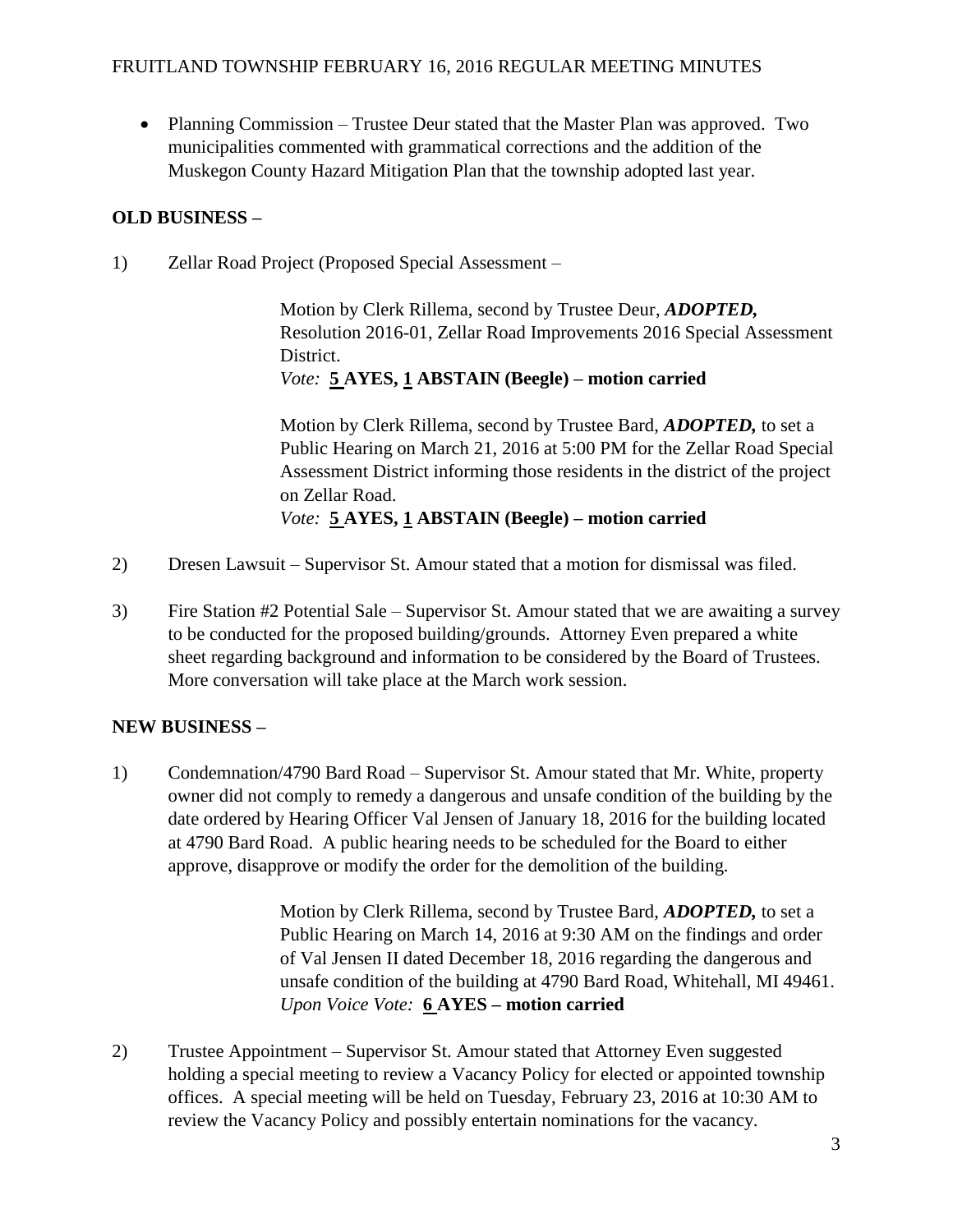#### FRUITLAND TOWNSHIP FEBRUARY 16, 2016 REGULAR MEETING MINUTES

3) January Budget Amendments –

Motion by Trustee Deur, second by Trustee Bard, *ADOPTED,* to authorize Clerk Rillema to make the January  $4<sup>th</sup>$  Quarter 2015-16 Budget Amendments as presented. *Upon Voice Vote:* **6 AYES – motion carried**

4) Board of Review Appointments -

Motion by Clerk Rillema, second by Trustee Deur, *ADOPTED,* to appoint Kimon Kotos to the Board of Review with term ending December 31, 2016. *Upon Voice Vote:* **6 AYES – motion carried**

5) Resolution 2016-03, Resolution 2016-04, Resolution 2016-05 & Resolution 2016-06

Motion by Clerk Rillema, second by Treasurer Beegle, *ADOPTED,*  Resolution 2016-03 to approve Supervisor Salary for fiscal year 2016-17 at \$34,487.88. *Roll Call Vote:* Trustee Bard **NAY,** Trustee Deur **AYE,** Clerk Rillema **AYE,** Treasurer Beegle **AYE,** Trustee Hampel **NAY,** Supervisor St. Amour **AYE – motion carried**

Motion by Supervisor St. Amour, second by Treasurer Beegle, *ADOPTED,* Resolution 2016-04 to approve Clerk Salary for fiscal year 2016-17 at \$34,487.88. *Roll Call Vote:* Trustee Hampel **NAY,** Treasurer Beegle **AYE,** Clerk Rillema **AYE,** Trustee Deur **AYE,** Trustee Bard **NAY,** Supervisor St. Amour **AYE – motion carried**

Motion by Supervisor St. Amour, second by Clerk Rillema, *ADOPTED,*  Resolution 2016-05 to approve Treasurer Salary for fiscal year 2016-17 at \$34,487.88.

*Roll Call Vote:* Trustee Hampel **NAY,** Treasurer Beegle **AYE,** Clerk Rillema **AYE,** Trustee Deur **AYE,** Trustee Bard **NAY,** Supervisor St. Amour **AYE – motion carried**

Motion by Supervisor St. Amour, second by Treasurer Beegle, *FAILED,*  Resolution 2016-06 to approve Trustee Salary for fiscal year 2016-17 at \$3,883.17.

*Roll Call Vote:* Trustee Bard **NAY,** Trustee Deur **NAY,** Clerk Rillema **AYE,** Treasurer Beegle **AYE,** Trustee Hampel **NAY,** Supervisor St. Amour **AYE – motion failed**